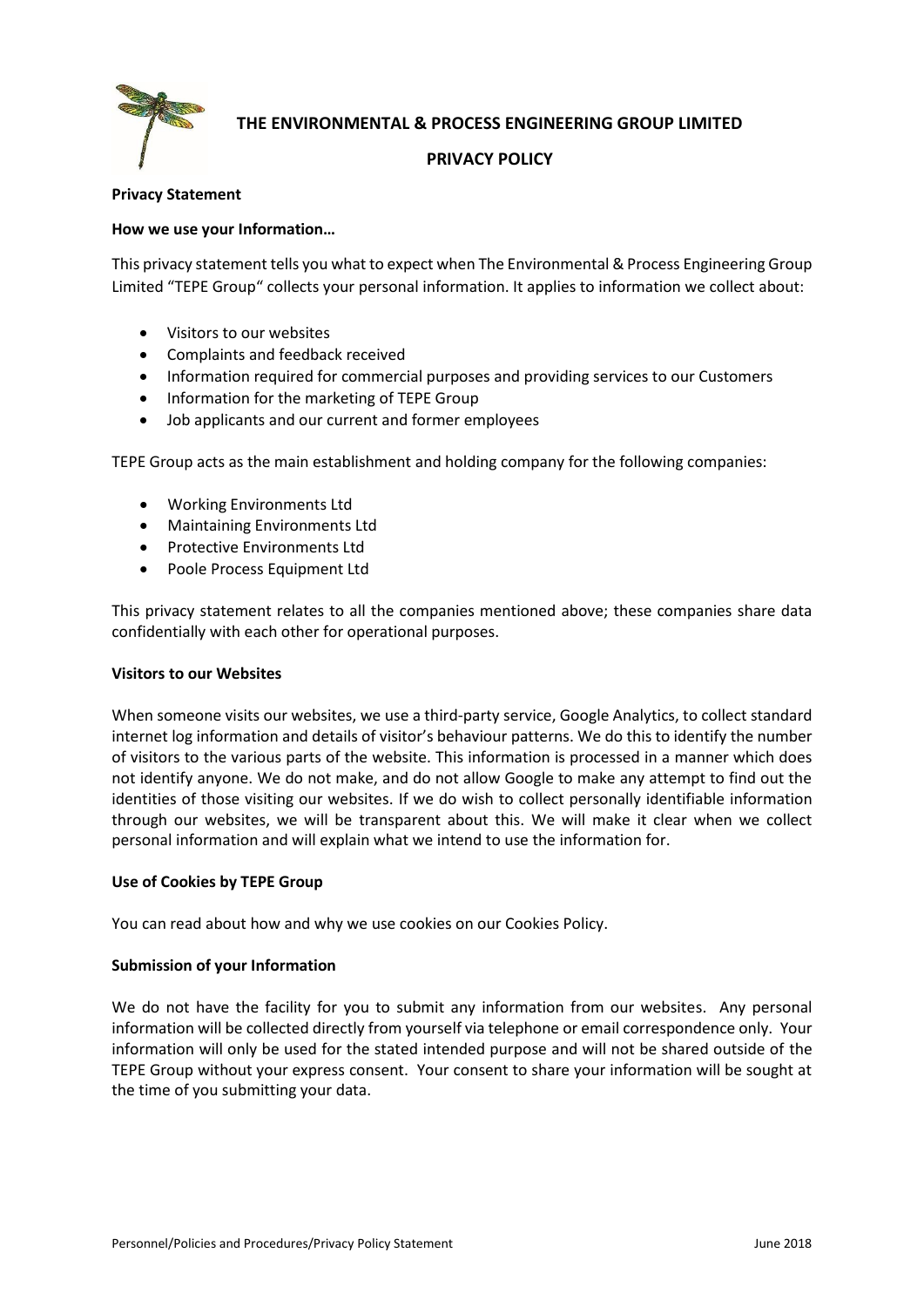# **Complaints and Feedback**

Should you wish to make a complaint, our complaint procedure is available upon request. All information received during the course of a complaint is handled with the same level of security protection or need for privacy the same as any other information we may collect.

### **Information required for commercial purposes and providing services to our Customers**

TEPE Group will use the information provided by yourself to provide our services and products to our Customers. This data is only used for its intended and stated purpose. This includes financial information for the production of invoices and receiving of payments for services provided.

### **Protecting your Information**

In order to protect your information, we have in place the following methods of protection:

- Monitored firewall protection
- Malware protection on all platforms
- Encryption on data at rest and at point of use
- Ongoing backups
- Auditing for data integrity on an ongoing basis

### **Information Backups**

TEPE Group have a backup policy in place. We retain backups for a maximum of one month. Upon receiving a request to remove data of a personal nature, this will be completed by removing all reference and data from the production environment. The full deletion of this data will be achieved after the retention period stated above has been reached.

# **Requests for your Information**

We will respond to requests for the information we hold within the required 30-day period. Initial requests will not be charged. However, should more than two requests be made within a 3-month period, subsequent requests will be charged at £10 per request.

All information will be provided in the format of a PDF document.

#### **Marketing Information**

TEPE Group collects information from various sources for marketing purposes. This information can be from social media forums, industry forums to name but a few. We retain this information for a period of no more than 18 months, or the duration of the marketing campaign only.

#### **Sharing Information**

TEPE Group share information with the following external organisations for commercial purposes:

- Solicitors
- Accreditation bodies
- Clients
- HMRC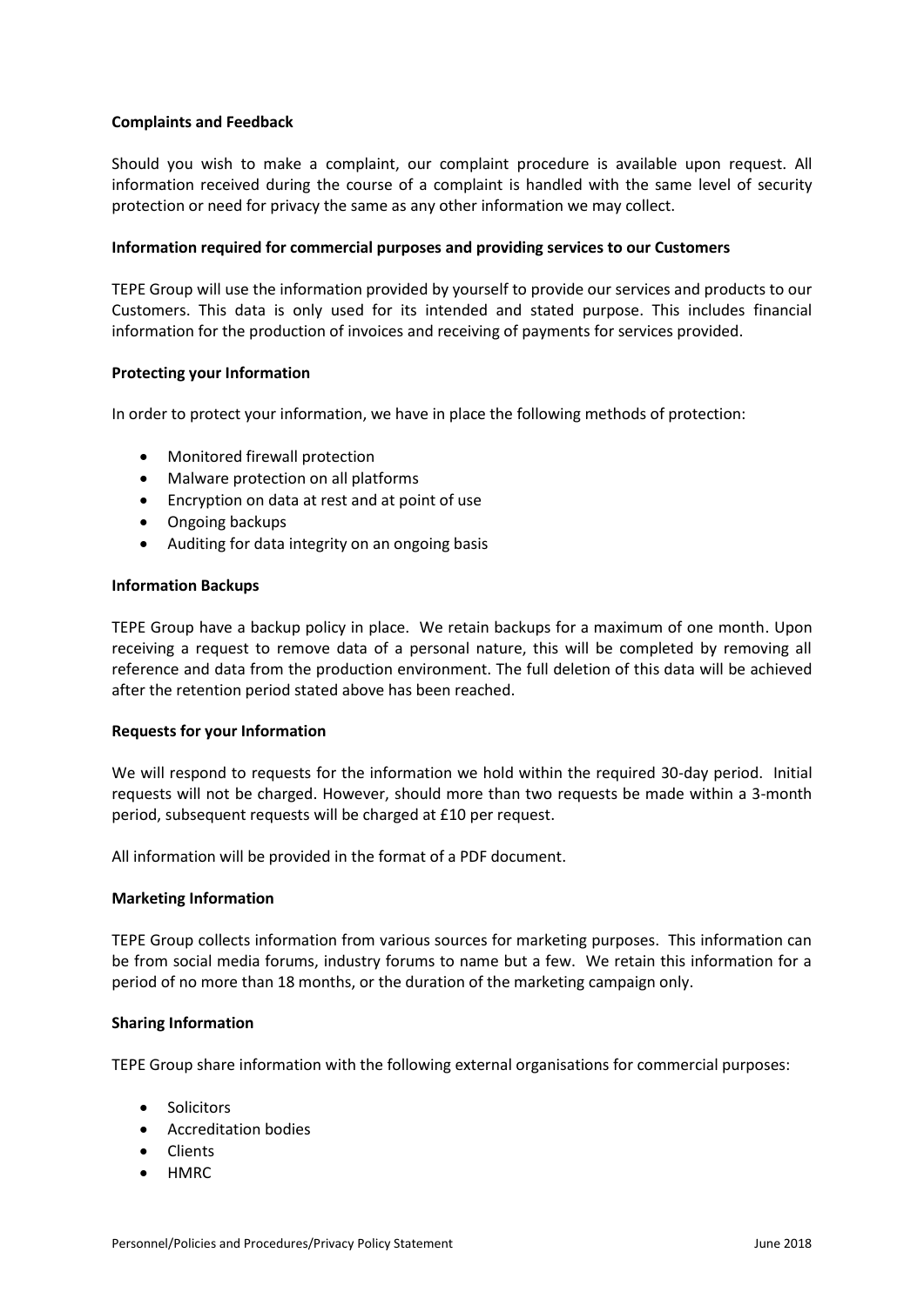- Payroll provider
- Bank line
- External IT provider

The information is shared with organisations within the UK-EU. However, operationally TEPE Group operate worldwide; therefore, data can be accessed worldwide especially on portable devices.

The exception to this criterion is the sharing of information with UK authorities for investigatory purposes as per current legislation on finance and personnel.

# **Supplier Information**

TEPE Group are aware sometimes information with regard to suppliers is personal in nature. This information is protected to the full extent as any other information within our environment. This information is not shared unless express permission is granted by the individual.

### **Job Applicants and our Current and Former Employees**

### **Job Applicants**

When TEPE Group receives job applications we hold these in a secure manner. The application forms are deleted or, in the instance of hard copies, shredded after the selection process is complete. This information is not shared outside our organisation and is only shared internally with designated senior personnel. Where information of an applicant is to be retained for future use, only the contact information will be retained. Consent from the applicant will be sought prior to the retention of any personal contact information.

# **Current Employees**

All personal information held by TEPE Group regarding current employees is managed and maintained in a secure manner, the same as any other information we hold. All employees have the right to view the data we hold on them at any time. A formal request is required to be made for this information via the Data Protection Officer, email address: dataprotectionofficer@tepegroup.co.uk

#### **Former Employees**

All personal information held by TEPE Group on former employees is managed and maintained in a secure manner, the same as any other information we hold. Should a former employee wish to view the data we hold on them, the steps for requesting information (detailed above) will be followed. Information held on personnel is retained for a period no longer than three years after the cessation of employment, in line with current UK legislation. After this period of time all information regarding the former employee is deleted. If requested, a confirmation of this will be communicated to the individual.

# **Reporting of Data Breaches**

TEPE Group report all major breaches of data we have control of and are responsible for, to the Information Commissioners Office, our Customers and/or suppliers. All potential data breaches are fully investigated in accordance with our Information Security Incident Policy, which the information is available on request.